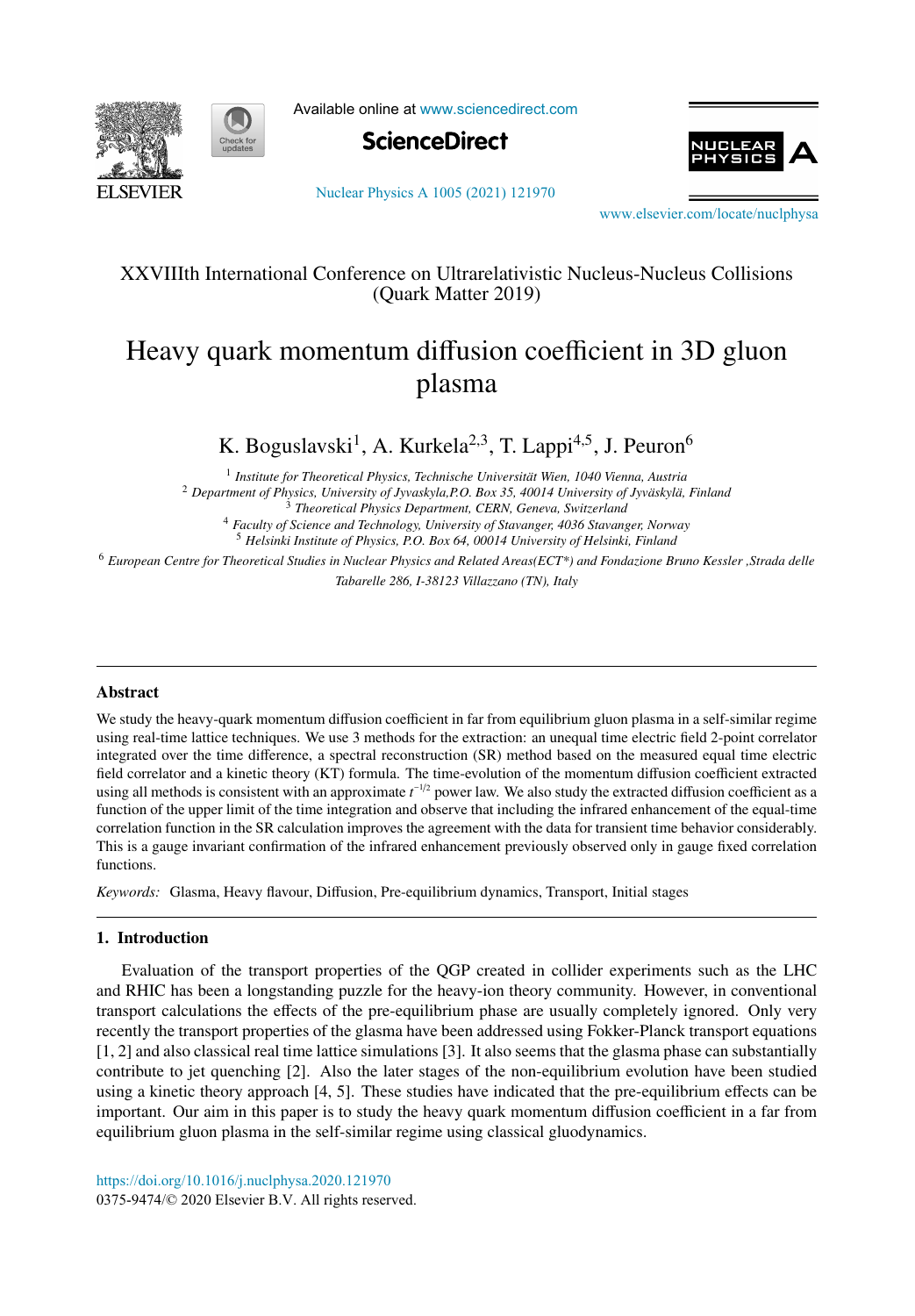

Fig. 1. (Left) Extracted equal time transverse and longitudinal statistical functions. The fit of the data is shown using dashed lines, corresponding to the infrared enhanced equal time statistical correlation function. The dash dotted lines correspond to the unenhanced correlator. The HTL expectation is then smoothly matched to data to incorporate proper the UV behavior. (Right) Extracted value of  $\kappa$  ( $Qt$  = 1500,  $\Delta t$ ) as a function of the upper time integration limit  $\Delta t$ . The signal oscillates at the plasma frequency. The input to the SR calculation (the mass scales etc.) have been matched to their values.

### 2. Evaluation of the correlation function, 3 methods

### *2.1. Real time lattice measurement*

In temporal gauge the heavy quark momentum diffusion coefficient can be estimated as [6, 7]

$$
\kappa(t,\Delta t) = \frac{1}{3N_c} \int_t^{t+\Delta t} dt' \frac{1}{V} \int d^3x \sum_{i=1}^3 \langle gE_i^a(\mathbf{x},t) gE_i^a(\mathbf{x},t') \rangle.
$$
 (1)

In this approximation we assume that the heavy quark is infinitely heavy and the kicks it gets from the medium are due to the (nonabelian) Lorentz force. This leads to momentum broadening  $\frac{d}{dt}\langle p^2 \rangle = 3\kappa_\infty(t)$ , where  $\kappa_{\infty}(t) \equiv \lim_{\Delta t \to \infty} \kappa(t, \Delta t)$  is the heavy-quark diffusion coefficient often used for effective equations of heavy quarks and quarkonia [6, 7, 8].

### *2.2. Spectral reconstruction method (SR) and infrared enhancement*

Our starting point is (1). The correlation function corresponds to the unequal time statistical correlation function. This can be expressed using the generalized fluctuation dissipation relation

$$
\frac{\langle EE\rangle_{T/L}(t,\omega,p)}{\langle EE\rangle_{T/L}(t,\Delta t=0,p)} = \frac{\dot{\rho}_{T/L}(t,\omega,p)}{\dot{\rho}_{T/L}(t,\Delta t=0,p)},\tag{2}
$$

where  $\langle EE \rangle$  is the statistical correlation function and  $\dot{\rho}$  is the spectral function. The equal time statistical correlation functions are shown in Fig. 1 along with two possible parametrizations. Previously we have observed in [9] an infrared modes are enhanced in the statistical correlator when compared to HTL expectations. One parametrization matches the HTL expectation in the infrared and to our data in the UV (dash-dotted lines). The other parametrization uses our data over the whole spectrum (dashed lines). The spectral function  $\rho$  consists of quasiparticle and Landau damping contributions. Our final expression for the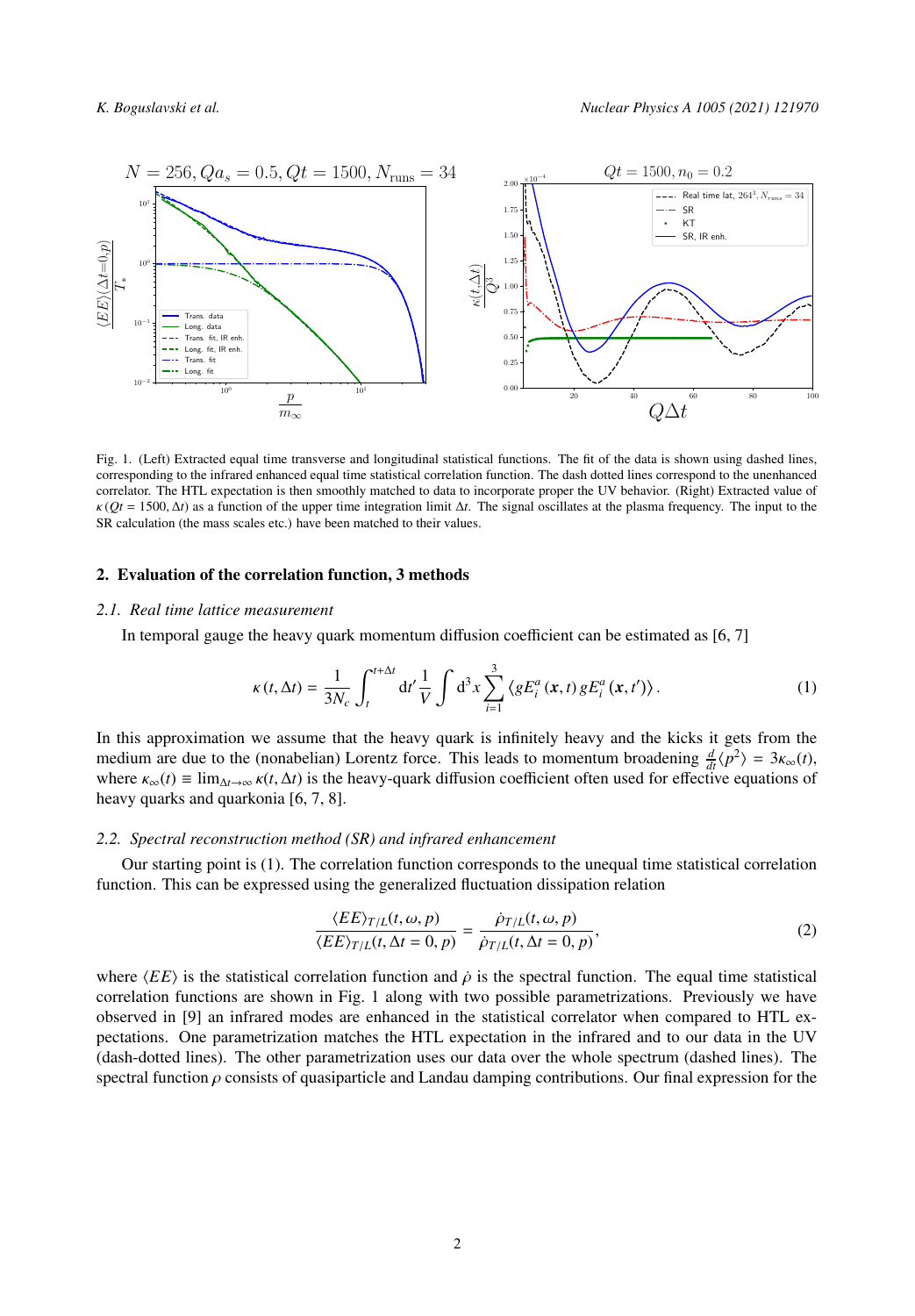diffusion coefficient is  $\kappa_{SR}(t, \Delta t) = \kappa_{SR}^{\text{Landau}}(t, \Delta t) + \kappa_{SR}^{\text{Particles}}(t, \Delta t)$  with

$$
\kappa_{SR}^{\text{Landau}}(t,\Delta t) = \frac{d_A}{6N_c} \int \frac{d^3 p}{(2\pi)^3} \int_{-1}^1 dx \, 2 \, p \sin(x \, p\Delta t) \Bigg[ 2 \, \frac{g^2 \langle EE \rangle_T(t,\Delta t = 0, p)}{\dot{\rho}_T(t,\Delta t = 0, p)} \, \beta_T(t,\omega, p) \Bigg] + \frac{g^2 \langle EE \rangle_L(t,\Delta t = 0, p)}{\dot{\rho}_L(t,\Delta t = 0, p)} \frac{\beta_L(t,\omega, p)}{x^2} \Bigg]
$$
\n
$$
\kappa_{SR}^{\text{Particles}}(t,\Delta t) = \frac{d_A}{6N_c} \int \frac{d^3 p}{(2\pi)^3} \left[ 2 \, \frac{g^2 \langle EE \rangle_T(t,\Delta t = 0, p)}{\dot{\rho}_T(t,\Delta t = 0, p)} \, 4 \, Z_T(p) \sin(\omega_T(p)\Delta t) \, e^{-\gamma_T(p)T} \right]
$$
\n
$$
g^2 \langle EE \rangle_L(t,\Delta t = 0, p) \Bigg], \quad p^2 Z_L(p) \Bigg], \quad (4)
$$

+ $\frac{g^2 \langle EE \rangle_L(t, \Delta t = 0, p)}{\dot{\rho}_L(t, \Delta t = 0, p)}$  4  $\frac{p^2 Z_L(p)}{\omega_L(p)^2}$  sin  $(\omega_L(p)\Delta t) e^{-\gamma_L(p)T}$  $(4)$ 

where *t* is the starting time of the measurement,  $\Delta t$  is the size of the time-integration window,  $\beta_{TL}$  is the transverse (longitudinal) Landau damping contribution and  $Z_{TL}$  are the residues of the transverse (longitudinal) quasiparticle peaks,  $ω<sub>T</sub>$ *L* is the transverse (longitudinal) dispersion relation,  $γ$  is the quasiparticle damping rate and  $x = \omega/p$ . The expressions listed in this section can be found in e.g. [9, 10], and we have numerically extracted them for pure glue systems in [9] using the linear response framework outlined in [11].

### *2.3. Kinetic theory*

Next we estimate  $\kappa(t)$  in a kinetic theory framework following closely [12]. In order to take finite time effects into account we allow a nonzero frequency  $\omega = k' - k$  corresponding to finite energy transfer between the gluon and quark. In this case the matrix element becomes

$$
|\mathcal{M}|_{\text{gluon}}^2(\omega) = \left[ N_c C_H g^4 \right] \frac{4M^2 (k_0 + k_0')^2 \left( 1 + \cos^2 \theta_{k k'} \right)}{(q^2 - \omega^2 + m_D^2)^2}.
$$
 (5)

The frequency dependent expression can be written as

$$
\kappa(\omega) = \frac{1}{6M} \int \frac{\mathrm{d}^3 k \mathrm{d}^3 q}{(2\pi)^6 \, 8|k||k+q|M} 2\pi \delta(|k+q|-|k|-\omega) q^2 |\mathcal{M}|^2_{\text{gluon}}(\omega) f(k) f(|k+q|). \tag{6}
$$

This integral is evaluated numerically using the distribution at  $Qt = 1500$ .

### 3. Dependence on time and occupation number

The dependence on the time integration window size  $\Delta t$  is shown in Fig. 1 (right). The curve extracted from real time lattice simulations features an oscillation roughly at the plasmon frequency, adding evidence to an enhancement of low-energy gluonic excitations [13]. The SR method without the infrared enhancement does not reproduce these oscillations, and neither does kinetic theory. However when the infrared enhancement is taken into account we observe oscillations with a similar frequency. The main contributions to the IR enhanced SR curve are the quasiparticle contributions, which give rise to the oscillation, and the longitudinal Landau damping, is responsible for the value at  $\Delta t \rightarrow \infty$ . Fig. 2 (right) demonstrates that the oscillation frequency in Δ*t* corresponds to the plasmon frequency for various *t* following the approximate  $t^{-1/7}$  powerlaw of the plasmon frequency in the self-similar regime [14].

The dependence on the time of the measurement t is shown in Fig. 2 (left). We observe that  $\kappa$  follows an approximate  $t^{-1/2}$  powerlaw.